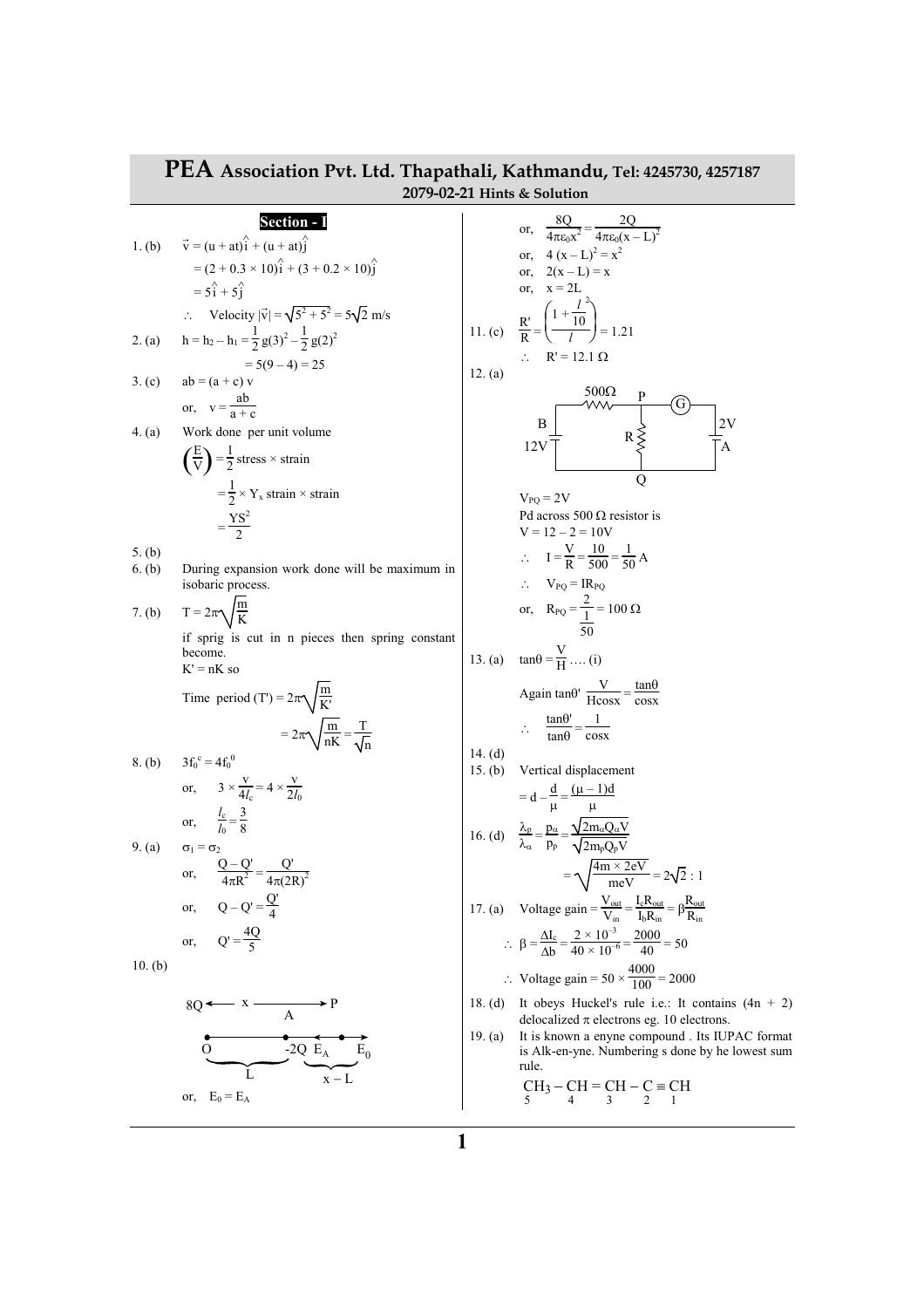|                               | PEA Association Pvt. Ltd. Thapathali, Kathmandu, Tel: 4245730, 4257187                                                              |                      | 2079-02-21 Hints & Solution                                                                                                                                    |                        |
|-------------------------------|-------------------------------------------------------------------------------------------------------------------------------------|----------------------|----------------------------------------------------------------------------------------------------------------------------------------------------------------|------------------------|
| 20. (c)                       | $Ca(HCO3)2 + Ca(OH)2 \longrightarrow 2CaCO3\downarrow + 2H2O$<br>By Clark's process                                                 |                      | $=\int \frac{\sqrt{\tan x}}{\tan x} \sec^2 x dx$                                                                                                               |                        |
| 21. (b)<br>22. (d)<br>23. (b) | $2HgO \xrightarrow{\Delta} 2Hg + O_2$                                                                                               |                      | $=\int \frac{\sec^2 x}{\sqrt{\tan x}} dx = 2\sqrt{\tan x} + c$<br>42. (a) Coincident lines:<br>$b^2 - 4ac = 0$                                                 |                        |
| 24. (b)                       | $Pb + 4Na + 4C_2H_5Cl \rightarrow (C_2H_5)_4Pb + 4NaCl$<br>$\rightarrow$ used as antiknock                                          |                      | $4^2 - 4.5$ K = 0 k = $\frac{4}{5}$<br>43. (d) Obvious                                                                                                         |                        |
| 25. (c)<br>26. (a)            | agen in petrol                                                                                                                      |                      | $2s = 8 \implies s = 4$<br>44. (b) $\Delta = 80$<br>$r = \frac{\Delta}{s} = 20$                                                                                |                        |
| 27. (b)                       | $CaCO3 \xrightarrow{\Delta} CaO + CO2$<br>100g56g 22.4 L                                                                            | 46. $(a)$<br>47. (b) | 45. (d) Centre (h, k) = $(4, 3)$<br>Obvious<br>$f'(x) = -3 < 0$ (decreasing)                                                                                   |                        |
| $28.$ (d)                     | $\frac{22.4}{100} \times 10 = 2.24$ L<br>10 <sub>g</sub>                                                                            | 48. (d)              | Obvious<br>49. (a) $50.$ (b)<br>$51.$ (b)<br>52. (b)<br>53. (a)<br>57. $(a)$<br>58. (a)<br>59. $(c)$<br>55. (b) 56. (b)                                        | 54. $(c)$<br>$60.$ (b) |
| 29. (a)                       | $\csc\left(\sin^{-1}\frac{2x}{1+x^2}\right) = \csc\left(\csc^{-1}\frac{1+x^2}{2x}\right)$<br>$=\frac{1+x^2}{2}$                     |                      | Section – II                                                                                                                                                   |                        |
| 30. $(c)$                     | Expansion is valid for:<br> 4x  < 1                                                                                                 |                      | 61. (d) $t = \frac{l}{Ve$ . of parrot relative to train<br>$=\frac{150}{10+5}=10s$                                                                             |                        |
| 31. (d)<br>32. (a)            | $ x  < \frac{1}{4}$<br>Number of permutation with repetition = $5^5$<br>$s_{even} - s_{odd} = n(n + 1) - n^2 = n, \therefore n = 5$ |                      | 62. (a) $\sqrt{h_1 h_2} = \sqrt{\frac{u^2 \sin^2 \theta}{2g}} \times \frac{u^2 \sin^2(90^\circ - \theta)}{2g}$<br>$=\frac{u^2\sin\theta\cdot\cos\theta}{2\pi}$ |                        |
| 33. (a)                       | Equating the corresponding coefficients:<br>$2x = 4$<br>$x = 2$                                                                     |                      | $=\frac{u^2\sin 2\theta}{4\sigma}=\frac{R}{4}$                                                                                                                 |                        |
| $34.$ (d)<br>35. (b)          | It is obvious.<br>Putting $x = 2$<br>$2^3 + 4k - 2 - 30 = 0$                                                                        |                      | $\therefore$ R = 4 $\sqrt{h_1}h_2$<br>63. (d) W = 2 <i>I</i> T<br>or, $T = \frac{1.5 \times 10^{-2}}{2 \times 0.3} = 0.025$ N/m                                |                        |
| 36. (b)<br>37. (b)            | $k = 6$<br>It is obvious.<br>It is obvious                                                                                          |                      | 64. (b) $t = \frac{\rho L_f}{2K \rho} (x_2^2 - x_1^2)$<br>$=\frac{0.92\times80(10^2-5^2)}{2\times0.004\times10}$                                               |                        |
| 38. (b)                       | It is obvious<br>39. (d) $\tan\theta = \frac{1}{\tan 2\theta} = \cot 2\theta$                                                       |                      | $= 69000$ s = 19.2 hrs<br>$65.$ (b) Heat lost = Heat gained                                                                                                    |                        |
|                               | $tan\theta = tan\left(\frac{\pi}{2} - 2\theta\right)$<br>$\theta = n\pi + \left(\frac{\pi}{2} - 2\theta\right)$                     |                      | or, $(200 + 20) (\theta - 20) = 440 (92 - \theta)$<br>or, $220(\theta - 20) = 440(92 - \theta)$<br>or, $\theta - 20 = 184 - 2\theta$                           |                        |
|                               | $3\theta = \left(n + \frac{1}{2}\right)\pi$                                                                                         | 66. $(c)$            | or, $\theta = \frac{204}{3} = 68^{\circ}\text{C}$                                                                                                              |                        |
| 40. $(c)$                     | $heta = (2n + 1)\frac{\pi}{6}$<br>$y = \tan x $                                                                                     |                      | $f_S = f_t + 5$ $l = 1$ m<br>$f_S = f_t - 5$ $l' = 1.05$ m<br>Now $\frac{f_s}{f_s'} = \frac{l'}{l}$                                                            |                        |
| 41. (a)                       | $rac{dy}{dx} = \sec^2 x  \cdot \frac{x}{ x }$<br>Dividing by $cos2x$ , we get                                                       |                      |                                                                                                                                                                |                        |
|                               |                                                                                                                                     |                      |                                                                                                                                                                |                        |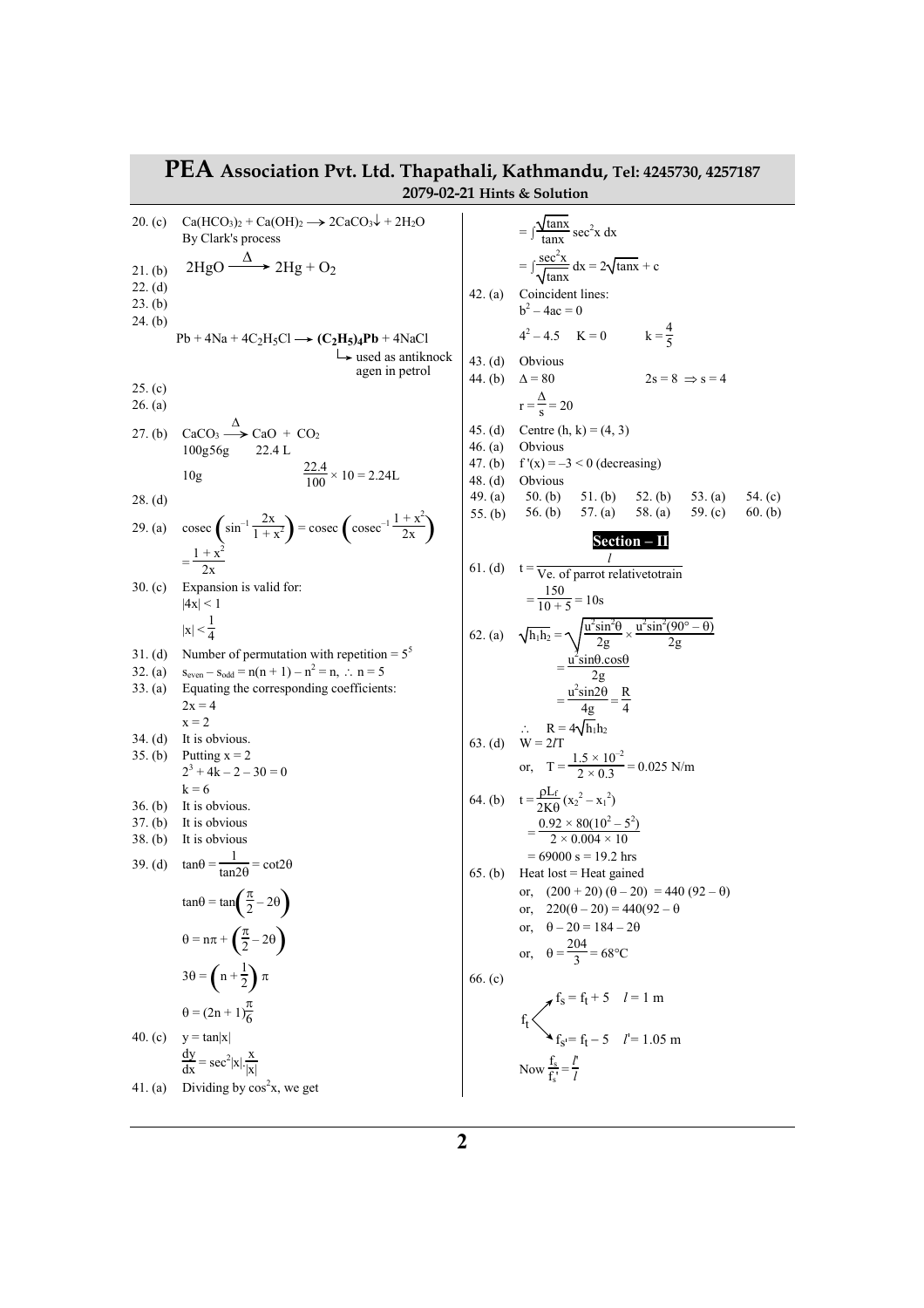## **PEA Association Pvt. Ltd. Thapathali, Kathmandu, Tel: 4245730, 4257187 2079-02-21 Hints & Solution**

or,  $\frac{f_t + 5}{f_t - 5} = \frac{1.05}{1}$ 1 or,  $f_t + 5 = 1.05 f_t - 5.25$ or,  $0.05 f_t = 10.25$ or,  $f_t = \frac{10.25}{0.05} = 205$  Hz 67. (a)  $C = C'$ or,  $\frac{\varepsilon_0 A}{d}$  $\frac{d}{d} = \frac{\epsilon_0 A}{\epsilon_0 A}$  $d-t\left(1-\frac{1}{\epsilon r}\right)+$  $\frac{1}{\epsilon r}$  + 3.5 × 10<sup>-5</sup> or,  $d = d - 4 \times 10^{-5} \left( 1 - \frac{1}{\epsilon r} \right) +$  $\frac{1}{\text{er}}$  + 3.5 × 10<sup>-5</sup> or,  $4 \times 10^{-5} \left( 1 - \frac{1}{\text{er}} \right) =$  $\frac{1}{\text{er}}$  = 3.5 × 10<sup>-5</sup> or,  $0.5 = \frac{4}{3}$  $\varepsilon_{\rm r}$ or,  $\varepsilon_r = 8$ 68. (d) Total resistance remain same then  $(\Delta R)_1 + (\Delta R)_2 = 0$ or,  $R_1\alpha\Delta\theta - R_2\beta\Delta\theta = 0$ or,  $R_1 \alpha = R_2 \beta$ or,  $\frac{R_1}{R_2}$  $\frac{R_1}{R_2} = \frac{\beta}{\alpha}$ α 69. (c)  $\frac{B_c}{B_a}$  =  $-\mu_0 I$ 2R  $\mu_0$ IR<sup>2</sup>  $2(x^2 + R^2)^{3/2}$  $=\frac{(x^2+R^2)^{3/2}}{R^3}$  $\frac{(4^2+3^2)^{3/2}}{3^3} = \frac{(4^2+3^2)^{3/2}}{3^3}$  $\frac{(x+3)^{3/2}}{3^3} = \frac{5^3}{3^3}$ 3 3 ∴ B<sub>c</sub> =  $\frac{125}{27}$  × 54 = 250 µT 70. (a)  $I = I_0 (1 - e^{-Rt/L})$ or,  $\frac{I_0}{2}$  $\frac{10}{2}$  = I<sub>0</sub>(1 – e<sup>-Rt/L</sup>) or,  $\frac{1}{2}$  $\frac{1}{2}$  = 1 –  $e^{-Rt/L}$ or,  $e^{-Rt/L} = \frac{1}{2}$ 2 or, e Rt  $L = 2$ or,  $\frac{Rt}{I}$  $\frac{R}{L}$  =  $ln2$ or,  $t = ln2 \times \frac{L}{R}$  $\frac{L}{R} = ln2 \times \frac{300 \times 10^{-3}}{2}$  $\frac{18}{2}$  = 0.1 s 71. (c) For lens,  $v = \frac{fu}{u - f} = \frac{20 \times 30}{30 - 20} = 60$  cm  $r = 10$  cm  $d = v - r = 60 - 10 = 50$  cm  $\mathcal{C}_{0}^{(n)}$ 

72. (d) 
$$
\frac{dx}{D} = (2n + 1) \frac{\lambda_1}{2} = (2m + 1) \frac{\lambda_2}{2}
$$
  
\nor,  $(2n + 1) 400 = (2m + 1) 560$   
\nor,  $10n - 14m + 7$   
\nor,  $10n - 14m - 7 - 5$   
\nIf n = 3, m = 2 then result agree  
\nAgain n = 10 & m = 7 then again result agree so  
\n $\Delta y = y^n - y'$   
\n $= \left(\frac{2 \times 10 + 1}{2}\right) \beta - \left(\frac{2 \times 3 + 1}{2}\right) \beta$   
\n $= (10.5 - 3.5) \beta - 7\beta$   
\n $= 7 \times \frac{D\lambda_1}{d} = \frac{7 \times 1 \times 400 \times 10^{-9}}{0.1 \times 10^{-3}}$   
\n $= 0.028 m = 28 mm$   
\n73. (b) Force (F) = Rate of change in momentum  
\n $= \frac{1.6 \times \frac{m}{t\lambda}}{t}$   
\n $= 1.6 \frac{Power}{C} \left[\because P = \frac{nhc}{t\lambda}\right]$   
\n $= \frac{1.6 \times 60}{3 \times 10^8} = 3.2 \times 10^{-7} N$   
\n74. (b) When  $\left(\frac{2}{3}\right)^{nd}$  of sample decayed then  
\n $\frac{1}{3} = \left(\frac{1}{2}\right)^{\frac{t_1}{1/2}}$   
\nor,  $ln\left(\frac{1}{3}\right) = \frac{t_1}{T_{1/2}} ln\left(\frac{1}{2}\right)$   
\nor,  $t_1 = T_{1/2} \left\{\frac{ln\left(\frac{1}{3}\right)}{ln\left(\frac{1}{2}\right)}\right\}$   
\n $= 50 \times \frac{ln\frac{1}{3}}{ln\frac{1}{2}} = 79.2$  days.  
\nWhen  $\left(\frac{1}{3}\right)^{nd}$  of sample decayed then  
\n $\frac{2}{3} = \left(\frac{1}{2}\right)^{t_2/T_{1/2}}$   
\nor,  $ln\left(\frac{2}{3}\right) = \frac{t_2$